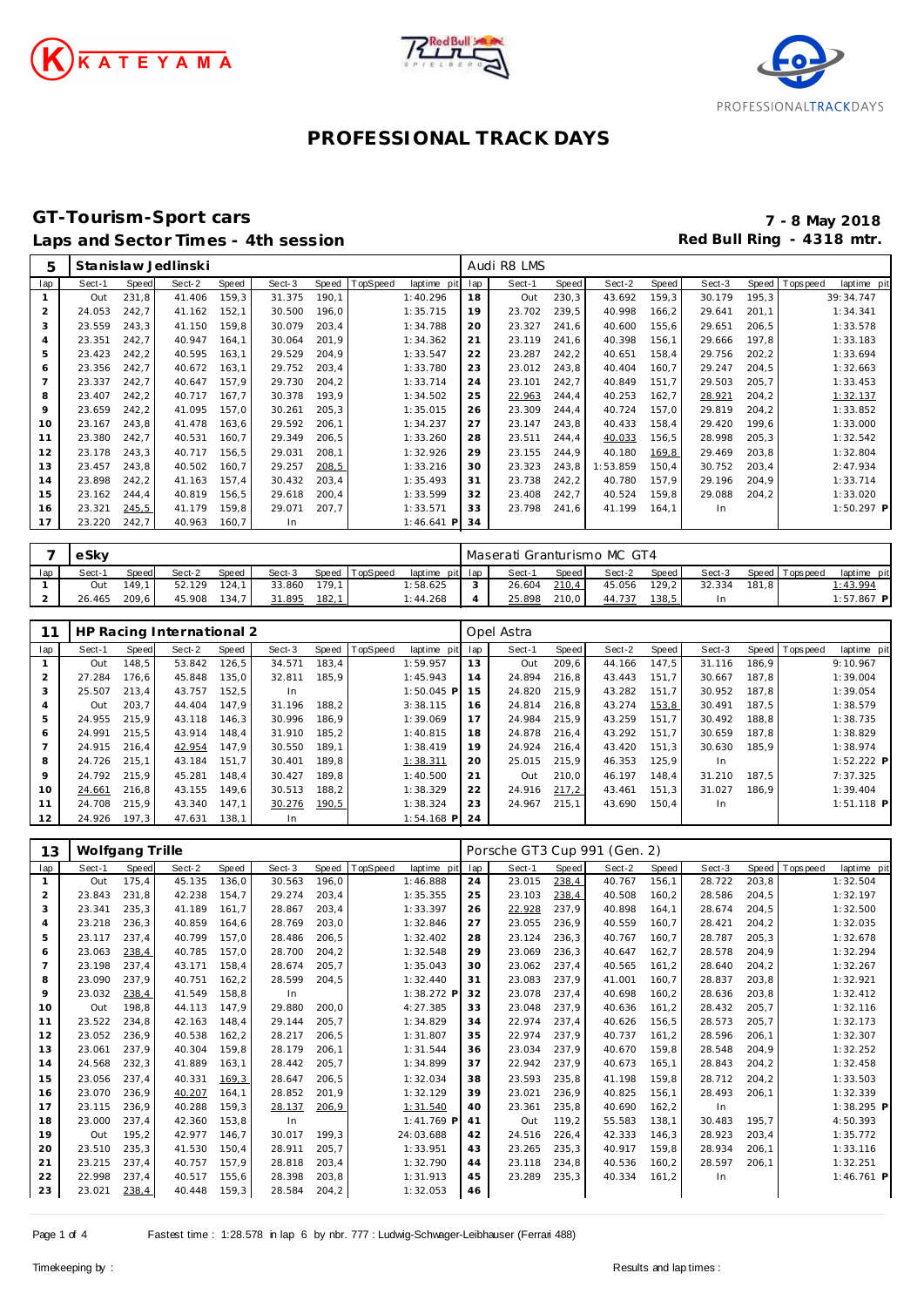





#### **GT-Tourism-Sport cars 7 - 8 May 2018** Laps and Sector Times - 4th session

| 20             | Henric Skoog |       |        |              |        |       |          |              |     | Porsche GT3 Cup 991 (Gen. 2) |       |        |       |        |       |          |              |
|----------------|--------------|-------|--------|--------------|--------|-------|----------|--------------|-----|------------------------------|-------|--------|-------|--------|-------|----------|--------------|
| lap            | Sect-1       | Speed | Sect-2 | <b>Speed</b> | Sect-3 | Speed | TopSpeed | laptime pit  | lap | Sect-1                       | Speed | Sect-2 | Speed | Sect-3 | Speed | Topspeed | laptime pit  |
| $\mathbf{1}$   | Out          | 173,7 | 50.557 | 149,2        | 29.429 | 203,8 |          | 1:52.070     | 20  | 22.854                       | 239,0 | 40.272 | 167,2 | 28.146 | 206,9 |          | 1:31.272     |
| 2              | 23.412       | 234,8 | 41.161 | 159,8        | 28.651 | 204,9 |          | 1:33.224     | 21  | 22.800                       | 238,4 | 40.376 | 162,7 | 28.188 | 205,7 |          | 1:31.364     |
| 3              | 23.022       | 236,9 | 40.948 | 166,7        | 28.612 | 203,8 |          | 1:32.582     | 22  | 22.894                       | 237,4 | 40.389 | 160,7 | 28.194 | 206,1 |          | 1:31.477     |
| $\overline{4}$ | 23.012       | 236,9 | 40.745 | 160.7        | 28.393 | 204,2 |          | 1:32.150     | 23  | 22.844                       | 238,4 | 40.385 | 164,6 | In     |       |          | $1:37.411$ P |
| 5              | 23.269       | 235,8 | 40.822 | 163.6        | 28.391 | 205,3 |          | 1:32.482     | 24  | Out                          | 224,0 | 41.178 | 160,2 | 28.448 | 204,5 |          | 7:09.924     |
| 6              | 23.051       | 237,4 | 40.784 | 161,7        | 28.406 | 204,5 |          | 1:32.241     | 25  | 22.892                       | 238,4 | 40.490 | 166,2 | 28.974 | 204,5 |          | 1:32.356     |
|                | 22.981       | 237,4 | 40.751 | 161.7        | 28.501 | 206,1 |          | 1:32.233     | 26  | 22.893                       | 237,9 | 40.456 | 163,6 | 28.471 | 205,3 |          | 1:31.820     |
| 8              | 22.884       | 238,4 | 40.463 | 163,1        | 28.372 | 205,3 |          | 1:31.719     | 27  | 22.888                       | 238,4 | 40.566 | 167,2 | 28.526 | 206,5 |          | 1:31.980     |
| 9              | 22.789       | 238,4 | 40.466 | 162,2        | 28.445 | 205,3 |          | 1:31.700     | 28  | 22.896                       | 238,4 | 40.396 | 165,6 | 28.361 | 206,5 |          | 1:31.653     |
| 10             | 22.869       | 238,4 | 53.239 | 161,7        | 28.386 | 206,1 |          | 1:44.494     | 29  | 22.844                       | 239,0 | 40.440 | 163.1 | 28.299 | 206,5 |          | 1:31.583     |
| 11             | 22.920       | 239,0 | 40.512 | 165,6        | 28.447 | 204,5 |          | 1:31.879     | 30  | 22.890                       | 239,0 | 41.238 | 165,6 | 28.521 | 206,1 |          | 1:32.649     |
| 12             | 22.811       | 239,0 | 40.635 | 161,2        | 29.482 | 194,9 |          | 1:32.928     | 31  | 22.861                       | 238,4 | 41.002 | 163,6 | 28.657 | 203,8 |          | 1:32.520     |
| 13             | 23.207       | 238.4 | 41.306 | 159,3        | 28.552 | 204,9 |          | 1:33.065     | 32  | 22.930                       | 238,4 | 40.450 | 162,2 | 28.436 | 206,1 |          | 1:31.816     |
| 14             | 22.990       | 237,9 | 40.569 | 161,7        | 28.348 | 205,7 |          | 1:31.907     | 33  | 23.277                       | 236,3 | 40.637 | 161,7 | 28.590 | 204,9 |          | 1:32.504     |
| 15             | 22.961       | 239,0 | 40.667 | 162,2        | In.    |       |          | $1:39.124$ F | 34  | 23.050                       | 235,8 | 40.704 | 161,2 | 28.463 | 206,1 |          | 1:32.217     |
| 16             | Out          | 154,9 | 58.808 | 146,3        | 29.556 | 200,7 |          | 25:23.283    | 35  | 22.970                       | 236,3 | 40.713 | 161.7 | 28.735 | 203,8 |          | 1:32.418     |
| 17             | 23.280       | 235,8 | 41.413 | 158,8        | 28.775 | 204,9 |          | 1:33.468     | 36  | 22.958                       | 236,3 | 40.719 | 165.1 | 28.691 | 206,5 |          | 1:32.368     |
| 18             | 23.009       | 237,4 | 40.484 | 163,1        | 28.375 | 203,8 |          | 1:31.868     | 37  | 22.922                       | 236,3 | 40.506 | 163,1 | 28.529 | 206,1 |          | 1:31.957     |
| 19             | 22.996       | 237.9 | 40.304 | 166,2        | 28.259 | 204,9 |          | 1:31.559     | 38  | 23.036                       | 221,3 | 41.958 | 163.1 | In     |       |          | 1:40.600 P   |

| 37  |        | gor Walilko |        |       |        |       |          |                 |    | Porsche GT3 Cup 991 (Gen. 2) |       |          |       |           |       |                                  |
|-----|--------|-------------|--------|-------|--------|-------|----------|-----------------|----|------------------------------|-------|----------|-------|-----------|-------|----------------------------------|
| lap | Sect-1 | Speed       | Sect-2 | Speed | Sect-3 | Speed | TopSpeed | laptime pit lap |    | Sect-1                       | Speed | Sect-2   | Speed | Sect-3    |       | Speed   Tops peed<br>laptime pit |
|     | Out    | 176.6       | 46.211 | 158.8 | 29.565 | 203.0 |          | 1:45.306        | 8  | Out                          | 141.5 | 1:08.225 | 138.1 | 29.829    | 173.9 | 21:48.257                        |
|     | 23.497 | 233.3       | 41.001 | 158.4 | 28.491 | 204.9 |          | 1:32.989        |    | 24.724                       | 231.8 | 41.333   | 158.4 | 28.516    | 205.7 | 1:34.573                         |
|     | 23.105 | 235.3       | 40.885 | 161.7 | 28.443 | 205.7 |          | 1:32.433        |    | 22.834                       | 239,0 | 40.624   | 166.2 | 28.185    | 205.7 | 1:31.643                         |
|     | 22.695 | 236.9       | 41.056 | 165.1 | 28.563 | 205.7 |          | 1:32.314        |    | 22.702                       | 239,0 | 44.125   | 142.1 | 31.142    | 206.1 | 1:37.969                         |
|     | 22.756 | 237.4       | 40.714 | 161.7 | 28.333 | 205.7 |          | 1:31.803        | 12 | 22.773                       | 239,0 | 40.503   | 167,2 | 28.330    | 206,5 | 1:31.606                         |
|     | 22.933 | 237.4       | 40.835 | 161.2 | 28.540 | 206.1 |          | 1:32.308        | 13 | 22.839                       | 239,0 | 40.416   | 166.2 | <b>In</b> |       | $1:42.591$ P                     |
|     | 22.907 | 236.9       | 40.732 | 162.2 | In     |       |          | 1:47.097 PI     | 14 |                              |       |          |       |           |       |                                  |

| 55  | Black Falcon 2 |       |        |       |           |       |                |                 |    | Porsche GT3 Cup 991 (Gen. 2) |       |        |       |        |       |                   |              |
|-----|----------------|-------|--------|-------|-----------|-------|----------------|-----------------|----|------------------------------|-------|--------|-------|--------|-------|-------------------|--------------|
| lap | Sect-1         | Speed | Sect-2 | Speed | Sect-3    |       | Speed TopSpeed | laptime pit lap |    | Sect-1                       | Speed | Sect-2 | Speed | Sect-3 |       | Speed   Tops peed | laptime pit  |
|     | Out            | 162.2 | 45.552 | 145.6 | 30.057    | 201.1 |                | 1:40.922        | 9  | 23.921                       | 216.8 | 43.116 | 154.3 | 28.880 | 205.3 |                   | 1:35.917     |
|     | 23.516         | 234.3 | 41.966 | 154.3 | 29.708    | 201.1 |                | 1:35.190        | 10 | 23.082                       | 236.3 | 40.813 | 159.3 | 28.395 | 204.9 |                   | 1:32.290     |
|     | 23.293         | 235.8 | 41.551 | 155.2 | 29.219    | 204.2 |                | 1:34.063        | 11 | 22.881                       | 237.4 | 40.532 | 160.7 | 28.285 | 206,5 |                   | 1:31.698     |
|     | 23.182         | 236.9 | 41.492 | 158.8 | 28.887    | 204.9 |                | 1:33.561        | 12 | 22.819                       | 238,4 | 40.678 | 161.2 | 28.603 | 205.7 |                   | 1:32.100     |
|     | 23.169         | 236.3 | 41.210 | 160.7 | 28.804    | 203.8 |                | 1:33.183        | 13 | 22.956                       | 237.4 | 40.652 | 161.7 | 28.487 | 205.3 |                   | 1:32.095     |
| 6   | 23.103         | 236.9 | 41.125 | 159.8 | 28.861    | 204.2 |                | 1:33.089        | 14 | 22.835                       | 237.9 | 40.434 | 160.7 | 29.239 | 204.2 |                   | 1:32.508     |
|     | 22.967         | 237.4 | 40.932 | 164,1 | <b>In</b> |       |                | $1:37.887$ P    | 15 | 23.380                       | 234.8 | 41.253 | 161.2 | In.    |       |                   | $1:38.698$ P |
|     | Out            | 152.5 | 46.930 | 138,5 | 31.257    | 203.4 |                | 8:53.296        | 16 |                              |       |        |       |        |       |                   |              |

| 77  | Marcin Jedlinski |       |        |       |        |       |          |              |     | Audi R8 LMS |       |        |       |        |       |                |              |
|-----|------------------|-------|--------|-------|--------|-------|----------|--------------|-----|-------------|-------|--------|-------|--------|-------|----------------|--------------|
| lap | Sect-1           | Speed | Sect-2 | Speed | Sect-3 | Speed | TopSpeed | laptime pit  | lap | Sect-1      | Speed | Sect-2 | Speed | Sect-3 |       | Speed Topspeed | laptime pit  |
|     | Out              | 237.4 | 40.339 | 167.2 | 27.813 | 207,7 |          | 1:30.856     | 13  | 22.553      | 242,7 | 39.354 | 174.2 | 27.328 | 211.4 |                | 1:29.235     |
|     | 22.667           | 243.3 | 39.356 | 165.1 | 27.423 | 210.1 |          | 1:29.446     | 14  | 22.394      | 243.8 | 38.866 | 173,6 | 27.378 | 209.7 |                | 1:28.638     |
|     | 22.731           | 243.3 | 39.394 | 168.8 | 27.179 | 212,6 |          | 1:29.304     | 15  | 22.396      | 244.9 | 39.262 | 172.0 | 27.389 | 210.1 |                | 1:29.047     |
|     | 22.417           | 244.4 | 39.154 | 163,6 | 27.296 | 211.4 |          | 1:28.867     | 16  | 22.369      | 244.9 | 38.928 | 171.4 | 27.289 | 210.1 |                | 1:28.586     |
| 5   | 22.353           | 245,5 | 39.144 | 175.9 | 27.329 | 208.9 |          | 1:28.826     | 17  | 22.421      | 244.9 | 39.062 | 177,0 | 27.459 | 212,2 |                | 1:28.942     |
| 6   | 22.529           | 244.9 | 39.539 | 168,2 | 27.137 | 212,6 |          | 1:29.205     | 18  | 22.603      | 244.4 | 39.055 | 173.6 | 27.318 | 210.1 |                | 1:28.976     |
|     | 22.370           | 244.9 | 39.280 | 170.9 | In     |       |          | $1:34.305$ P | 19  | 22.381      | 246,1 | 39.528 | 167.7 | In     |       |                | $1:35.887$ P |
| 8   | Out              | 239.5 | 39.848 | 156,5 | 27.705 | 208,5 |          | 6:01.315     | 20  | Out         | 239,5 | 39.281 | 167.7 | 27.542 | 210.1 |                | 3:41.269     |
| 9   | 22.914           | 242.7 | 40.928 | 159.8 | In     |       |          | $1:38.240$ P | 21  | 22.460      | 242.2 | 38.894 | 174.8 | 27.273 | 209.3 |                | 1:28.627     |
| 10  | Out              | 236,3 | 40.964 | 164.6 | 27.861 | 208.5 |          | 50:52.369    | 22  | 22.484      | 243,3 | 39.283 | 169,3 | 27.548 | 208.1 |                | 1:29.315     |
| 11  | 22.745           | 242,7 | 39.188 | 168,8 | 27.299 | 210.9 |          | 1:29.232     | 23  | 22.641      | 242,2 | 55.893 | 54.9  | In     |       |                | $1:53.843$ P |
| 12  | 22.392           | 244.4 | 39.693 | 170.9 | 27.957 | 206,5 |          | 1:30.042     | 24  |             |       |        |       |        |       |                |              |

| -87 | Richard Wagner |              |              |       |        |       |                |                 |    | Porsche GT3 Cup 991 (Gen. 2) |       |        |       |        |       |                   |             |
|-----|----------------|--------------|--------------|-------|--------|-------|----------------|-----------------|----|------------------------------|-------|--------|-------|--------|-------|-------------------|-------------|
| lap | Sect-1         | Speed        | Sect-2       | Speed | Sect-3 |       | Speed TopSpeed | laptime pit lap |    | Sect-1                       | Speed | Sect-2 | Speed | Sect-3 |       | Speed   Tops peed | laptime pit |
|     | Out            | 142.6        | 52.653 117,6 |       | In.    |       |                | $2:06.174$ P 18 |    | 23.089                       | 236,9 | 40.761 | 160.2 | 28.774 | 203.8 |                   | 1:32.624    |
|     | Out            | 227,3        | 42.366 152.1 |       | 29.719 | 202.2 |                | 1:59.392        | 19 | 23.837                       | 204,0 | 42.271 | 159.3 |        |       |                   | 1:40.793 P  |
|     |                | 23.538 235,3 | 41.518 157,4 |       | 29.153 | 202.6 |                | 1:34.209        | 20 | Out                          | 205,6 | 42.739 | 155.2 | 29.159 | 202.2 |                   | 19:36.308   |
|     | 23.364         | 236,3        | 40.952 158,8 |       | 28.935 | 202,6 |                | 1:33.251        | 21 | 23.306 229,8                 |       | 41.942 | 155.2 | 29.084 | 203.8 |                   | 1:34.332    |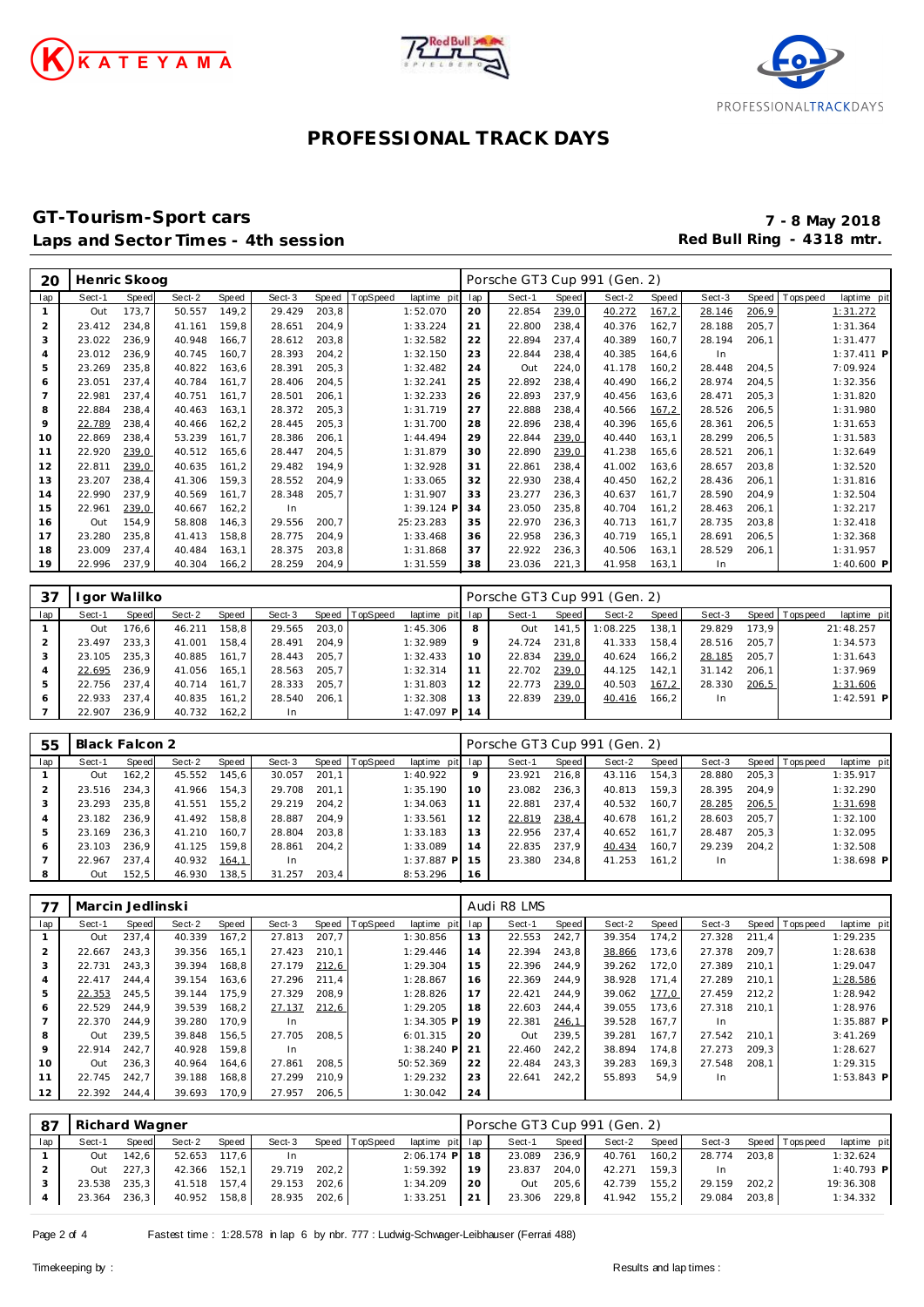





## **Laps and Sector Times - 4th session**

# **GT-Tourism-Sport cars 7 - 8 May 2018**

|    |        |       |              |       | Laps and Scoton innes - Fun Scoolon |       |              |    |        |       |        |       |           |       | .            |
|----|--------|-------|--------------|-------|-------------------------------------|-------|--------------|----|--------|-------|--------|-------|-----------|-------|--------------|
| 5  | 23.237 | 236.3 | 41.510 161.2 |       | 28.994                              | 203.4 | 1:33.741     | 22 | 23.359 | 235,3 | 41.231 | 155.2 | 28.834    | 204.2 | 1:33.424     |
| 6  | 23.195 | 236.3 | 40.707       | 159.8 | 28.753                              | 203.8 | 1:32.655     | 23 | 23.218 | 236.9 | 40.834 | 159.8 | 29.750    | 202.2 | 1:33.802     |
|    | 23.136 | 236,9 | 40.763       | 162,2 | 29.162                              | 201.1 | 1:33.061     | 24 | 23.298 | 236,9 | 40.770 | 158,8 | 28.874    | 203,8 | 1:32.942     |
| 8  | 23.237 | 236.9 | 40.932       | 160.7 | 29.014                              | 203.4 | 1:33.183     | 25 | 23.377 | 236.3 | 40.942 | 163,6 | 28.882    | 204.9 | 1:33.201     |
| 9  | 23.218 | 237.4 | 40.834       | 159.8 | 28.943                              | 204.2 | 1:32.995     | 26 | 23.200 | 236.9 | 41.628 | 157.4 | 28.742    | 205,3 | 1:33.570     |
| 10 | 23.205 | 237.4 | 42.614       | 158.4 | In                                  |       | $1:40.274$ P | 27 | 23.128 | 237.4 | 40.682 | 159.3 | 28.873    | 204.5 | 1:32.683     |
| 11 | Out    | 179.2 | 52.825       | 148.4 | 30.816                              | 190.1 | 8:49.270     | 28 | 23.158 | 236.3 | 40.745 | 160.7 | 28.743    | 204.2 | 1:32.646     |
| 12 | 24.620 | 232,8 | 42.934       | 159.8 | 29.388                              | 203.4 | 1:36.942     | 29 | 25.101 | 204.8 | 43.077 | 153.8 | In        |       | $1:42.618$ P |
| 13 | 23.576 | 234.3 | 41.368       | 155.6 | 29.712                              | 203.0 | 1:34.656     | 30 | Out    | 196.9 | 42.908 | 143.6 | 30.212    | 204.2 | 4:43.834     |
| 14 | 23.435 | 236.3 | 40.717       | 159.8 | 28.792 203.4                        |       | 1:32.944     | 31 | 23.301 | 234.3 | 41.398 | 155.2 | 29.011    | 204.5 | 1:33.710     |
| 15 | 23.082 | 237,9 | 40.722       | 160.2 | 28.936                              | 204.2 | 1:32.740     | 32 | 23.153 | 236.3 | 40.838 | 158,4 | 28.830    | 204.5 | 1:32.821     |
| 16 | 23.052 | 237.9 | 40.791       | 160.2 | 28.777                              | 204.2 | 1:32.620     | 33 | 23.282 | 236.3 | 40.880 | 163,6 | <b>In</b> |       | $1:40.151$ P |
| 17 | 23.121 | 237,4 | 40.604       | 157,4 | 28.846                              | 204.5 | 1:32.571     | 34 |        |       |        |       |           |       |              |

| 99             | Race-Art |       |        |       |        |       |                |              | <b>AMG</b> |        |       |        |        |        |       |                |              |
|----------------|----------|-------|--------|-------|--------|-------|----------------|--------------|------------|--------|-------|--------|--------|--------|-------|----------------|--------------|
| lap            | Sect-1   | Speed | Sect-2 | Speed | Sect-3 |       | Speed TopSpeed | laptime pit  | lap        | Sect-1 | Speed | Sect-2 | Speed  | Sect-3 |       | Speed Topspeed | laptime pit  |
|                | Out      | 176.6 | 55.424 | 139.5 | 30.529 | 198,2 |                | 1:52.286     | 15         | 23.162 | 234.3 | 40.496 | 162, 2 | 27.874 | 204.5 |                | 1:31.532     |
| $\overline{a}$ | 23.492   | 233.3 | 41.415 | 156.5 | 28.547 | 204,2 |                | 1:33.454     | 16         | 23.224 | 234.3 | 40.407 | 161,2  | 27.768 | 204,5 |                | 1:31.399     |
| 3              | 23.491   | 234.3 | 40.682 | 158,4 | 28.160 | 205,3 |                | 1:32.333     | 17         | 23.254 | 235,3 | 40.449 | 160,2  | 27.809 | 205,7 |                | 1:31.512     |
| 4              | 23.206   | 232.8 | 40.405 | 159.3 | In     |       |                | $1:42.762$ P | 18         | 23.141 | 235,8 | 40.568 | 157.9  | In.    |       |                | $1:39.166$ P |
| 5              | Out      | 229.8 | 41.853 | 151.3 | 28.585 | 204.2 |                | 2:54.610     | 19         | Out    | 229.3 | 41.719 | 149,2  | 28.204 | 203.8 |                | 3:52.786     |
| 6              | 23.340   | 232.8 | 40.659 | 158.8 | 28.342 | 203,8 |                | 1:32.341     | 20         | 23.258 | 234.3 | 40.735 | 157.9  | 27.981 | 204,2 |                | 1:31.974     |
|                | 23.135   | 233.8 | 40.538 | 159.8 | 27.905 | 205,3 |                | 1:31.578     | 21         | 23.330 | 233,8 | 40.606 | 154,3  | In.    |       |                | $1:38.261$ P |
| 8              | 23.182   | 233,8 | 40.571 | 165,1 | 27.886 | 203,4 |                | 1:31.639     | 22         | Out    | 224,0 | 48.026 | 157,9  | 28.820 | 203,0 |                | 18:56.657    |
| 9              | 23.157   | 233.8 | 40.671 | 163.1 | 27.777 | 206,5 |                | 1:31.605     | 23         | 23.505 | 231.3 | 41.160 | 163.6  | 30.268 | 200.7 |                | 1:34.933     |
| 10             | 23.030   | 234.8 | 40.479 | 161,2 | 27.831 | 205,3 |                | 1:31.340     | 24         | 24.267 | 230.8 | 41.408 | 151.7  | 29.650 | 199,3 |                | 1:35.325     |
| 11             | 23.133   | 234.3 | 40.280 | 161,2 | 27.845 | 205,3 |                | 1:31.258     | 25         | 24.224 | 231.3 | 40.964 | 159,3  | 29.225 | 201.1 |                | 1:34.413     |
| 12             | 23.284   | 234.3 | 40.566 | 155.6 | 27.946 | 203.8 |                | 1:31.796     | 26         | 24.083 | 230.8 | 41.356 | 145.9  | 29.792 | 203.4 |                | 1:35.231     |
| 13             | 23.307   | 234.8 | 41.137 | 157.4 | 28.287 | 206,5 |                | 1:32.731     | 27         | 23.494 | 230,8 | 40.983 | 154,7  | In.    |       |                | $1:41.836$ P |
| 14             | 23.222   | 235,3 | 43.974 | 142,1 | 28.546 | 205,7 |                | 1:35.742     | 28         |        |       |        |        |        |       |                |              |

| 777     |        |       | udwig-Schwager-Leibhauser_ |       |        |       |                |                |     | Ferrari 488 |       |        |       |        |       |                |              |
|---------|--------|-------|----------------------------|-------|--------|-------|----------------|----------------|-----|-------------|-------|--------|-------|--------|-------|----------------|--------------|
| lap     | Sect-1 | Speed | Sect-2                     | Speed | Sect-3 |       | Speed TopSpeed | laptime<br>pit | lap | Sect-1      | Speed | Sect-2 | Speed | Sect-3 |       | Speed Topspeed | laptime pit  |
|         | Out    | 218.1 | 42.532                     | 157.4 | 28.892 | 205,3 |                | 1:34.891       | 13  | 22.710      | 234.8 | 39.228 | 170.9 | 27.277 | 208.1 |                | 1:29.215     |
|         | 23.333 | 232.8 | 40.709                     | 162.2 | 28.484 | 206.1 |                | 1:32.526       | 14  | 22.641      | 235.8 | 39.173 | 177.0 | 27.373 | 207.7 |                | 1:29.187     |
|         | 22.953 | 233.8 | 41.017                     | 157.4 | 28.248 | 207.3 |                | 1:32.218       | 15  | 22.838      | 235.3 | 39.453 | 173.1 | 27.379 | 208.5 |                | 1:29.670     |
|         | 22.791 | 234.3 | 39.261                     | 175.3 | 27.110 | 209.7 |                | 1:29.162       | 16  | 22.715      | 236,3 | 39.279 | 170.9 | 27.301 | 208.1 |                | 1:29.295     |
| 5       | 22.712 | 235.8 | 39.104                     | 175.9 | 27.153 | 209.3 |                | 1:28.969       | 17  | 22.762      | 236,3 | 39.281 | 176.5 | 27.246 | 208.9 |                | 1:29.289     |
| 6       | 22.678 | 236,3 | 38.922                     | 175,9 | 26.978 | 210,1 |                | 1:28.578       | 18  | 22.777      | 234.3 | 39.258 | 175.3 | 27.265 | 208,1 |                | 1:29.300     |
|         | 22.627 | 235.3 | 38.993                     | 179,4 | In     |       |                | $1:34.486$ P   | 19  | 22.670      | 234.8 | 40.265 | 163.1 | 27.739 | 207.7 |                | 1:30.674     |
| 8       | Out    | 230.3 | 40.717                     | 170.9 | 27.553 | 206.9 |                | 5:38.640       | 20  | 22.711      | 236,3 | 39.298 | 174.8 | In.    |       |                | $1:33.812$ P |
| $\circ$ | 22.847 | 233.3 | 39.311                     | 173.6 | 27.434 | 206.9 |                | 1:29.592       | 21  | Out         | 231.8 | 39.864 | 167.2 | 27.484 | 208.1 |                | 4:17.413     |
| 10      | 22.951 | 234.3 | 39.390                     | 175.3 | 27.271 | 207.3 |                | 1:29.612       | 22  | 22.688      | 235.8 | 39.644 | 164.1 | 27.643 | 207.7 |                | 1:29.975     |
| 11      | 22.768 | 235.3 | 39.274                     | 176.5 | 27.666 | 207.7 |                | 1:29.708       | 23  | 22.694      | 235,8 | 39.420 | 174.2 | 27.320 | 208,5 |                | 1:29.434     |
| 12      | 22.747 | 235.3 | 39.213                     | 178,8 | 27.184 | 208.1 |                | 1:29.144       | 24  | 22.798      | 235.3 | 39.250 | 176.5 | In.    |       |                | $1:34.014$ P |

| 990            | Daniel Davidovac |       |        |       |        |       |          |              |     | Opel Astra |       |        |       |        |       |          |              |  |  |
|----------------|------------------|-------|--------|-------|--------|-------|----------|--------------|-----|------------|-------|--------|-------|--------|-------|----------|--------------|--|--|
| lap            | Sect-1           | Speed | Sect-2 | Speed | Sect-3 | Speed | TopSpeed | laptime pit  | lap | Sect-1     | Speed | Sect-2 | Speed | Sect-3 | Speed | Topspeed | laptime pit  |  |  |
|                | Out              | 162,9 | 59.110 | 100,6 | 35.793 | 170,3 |          | 2:04.671     | 18  | 24.967     | 215,5 | 43.706 | 142,5 | 31.091 | 186,9 |          | 1:39.764     |  |  |
| $\overline{2}$ | 27.886           | 182,6 | 49.705 | 122,2 | 33.216 | 183,7 |          | 1:50.807     | 19  | 24.947     | 215,5 | 43.889 | 138,8 | 31.255 | 185,6 |          | 1:40.091     |  |  |
| 3              | 25.972           | 189,0 | 47.014 | 137,8 | 31.851 | 185,6 |          | 1:44.837     | 20  | 25.040     | 216,4 | 43.779 | 136,4 | 30.796 | 187,5 |          | 1:39.615     |  |  |
| 4              | 25.365           | 204,4 | 46.426 | 136,0 | In.    |       |          | 1:52.968 P   | 21  | 24.841     | 211.7 | 44.167 | 137,8 | 30.876 | 186,9 |          | 1:39.884     |  |  |
| 5              | Out              | 175,1 | 48.680 | 133,3 | 32.858 | 181,2 |          | 3:28.573     | 22  | 24.856     | 213,8 | 44.467 | 136,0 | 32.305 | 178,8 |          | 1:41.628     |  |  |
| 6              | 26.013           | 191.0 | 45.724 | 135,3 | 31.700 | 182,7 |          | 1:43.437     | 23  | 27.458     | 173,7 | 51.237 | 119,5 | In     |       |          | 1:59.234 P   |  |  |
|                | 27.510           | 148,3 | 45.235 | 143,2 | 31.388 | 185,9 |          | 1:44.133     | 24  | Out        | 208,4 | 45.211 | 141,7 | 31.118 | 188,2 |          | 13:34.765    |  |  |
| 8              | 25.377           | 212,5 | 43.997 | 141,4 | 31.143 | 187,8 |          | 1:40.517     | 25  | 24.828     | 215,9 | 43.775 | 144,4 | 31.375 | 189,1 |          | 1:39.978     |  |  |
| 9              | 25.112           | 213,8 | 44.630 | 142,9 | 31.105 | 186,9 |          | 1:40.847     | 26  | 24.816     | 216,4 | 43.581 | 142,9 | 31.102 | 188,5 |          | 1:39.499     |  |  |
| 10             | 24.959           | 212,9 | 44.250 | 140,3 | 31.086 | 188,2 |          | 1:40.295     | 27  | 24.818     | 215,9 | 45.814 | 130,4 | In     |       |          | 1:52.919 P   |  |  |
| 11             | 25.147           | 213,8 | 44.296 | 137,8 | 30.861 | 187,8 |          | 1:40.304     | 28  | Out        | 174,3 | 46.653 | 138,8 | 31.913 | 184,6 |          | 14:35.663    |  |  |
| 12             | 25.076           | 207.6 | 43.999 | 141.7 | In     |       |          | $1:50.304$ P | 29  | 25.264     | 209.2 | 44.687 | 140,6 | 31.332 | 186,5 |          | 1:41.283     |  |  |
| 13             | Out              | 175,1 | 46.750 | 134,3 | 32.792 | 178,2 |          | 4:07.920     | 30  | 25.069     | 205,6 | 44.290 | 142,1 | 31.359 | 187,2 |          | 1:40.718     |  |  |
| 14             | 26.184           | 204.0 | 44.570 | 142,9 | 30.892 | 187,5 |          | 1:41.646     | 31  | 25.022     | 213,4 | 43.889 | 144,4 | 30.858 | 185,9 |          | 1:39.769     |  |  |
| 15             | 24.921           | 214,6 | 43.537 | 145,6 | 31.020 | 186,9 |          | 1:39.478     | 32  | 25.023     | 215,1 | 44.142 | 142,9 | 30.846 | 187,5 |          | 1:40.011     |  |  |
| 16             | 24.933           | 216,4 | 44.013 | 146,3 | 30.767 | 187,2 |          | 1:39.713     | 33  | 25.005     | 214.2 | 43.981 | 142.9 | In     |       |          | $1:56.741$ P |  |  |
| 17             | 25.096           | 213,4 | 43.924 | 142,9 | 30.724 | 187,8 |          | 1:39.744     | 34  |            |       |        |       |        |       |          |              |  |  |